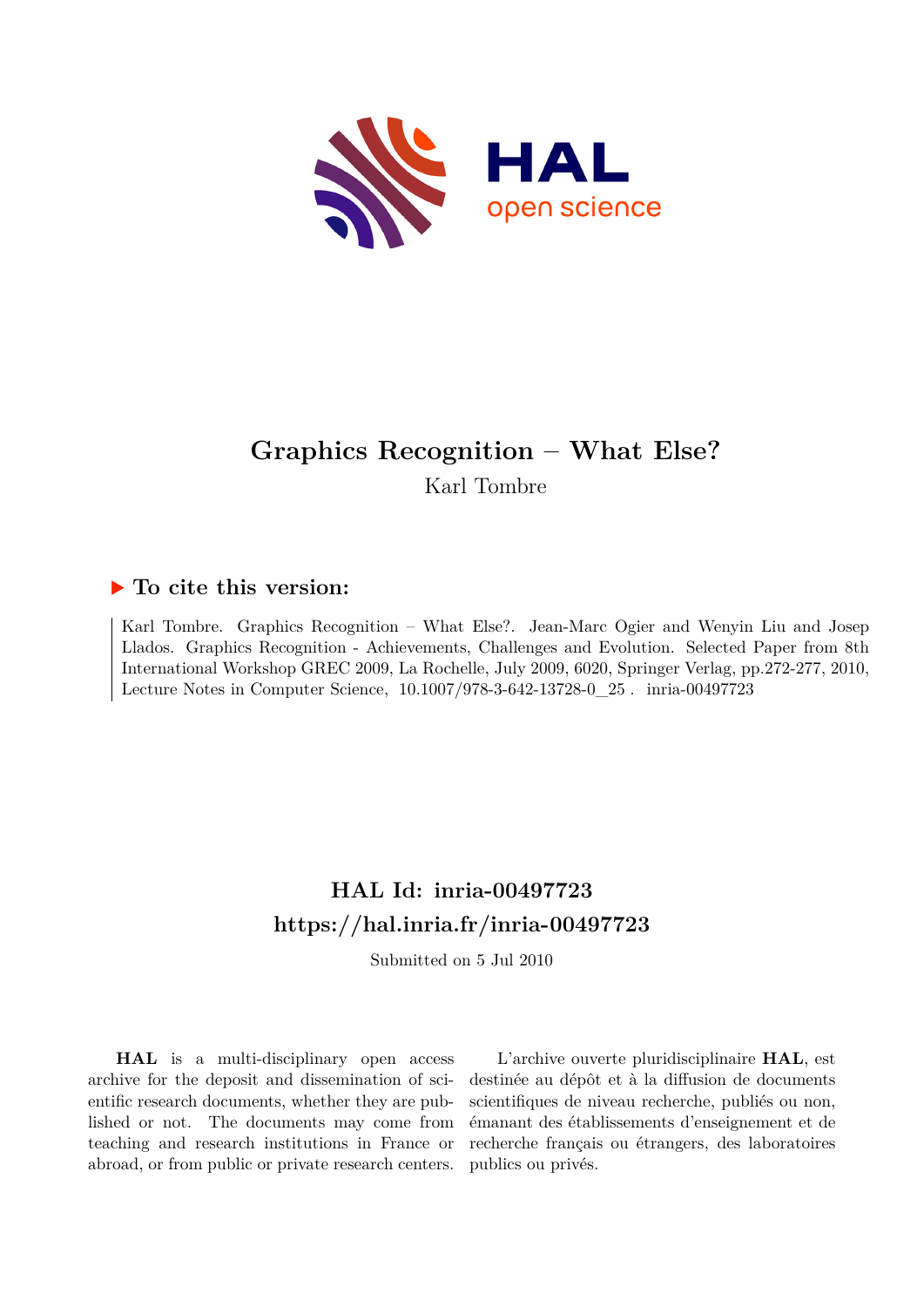# Graphics Recognition—What Else?

Karl Tombre<sup>1,2,3</sup>

1 INRIA, 615 rue du jardin botanique, 54600 Villers-lès-Nancy, France <sup>2</sup> Université de Lorraine, INPL, LORIA, B.P. 239, 54506 Vandœuvre-lès-Nancy CEDEX, France <sup>3</sup> CNRS, LORIA, B.P. 239, 54506 Vandœuvre-lès-Nancy CEDEX, France Karl.Tombre@inria.fr

Abstract. This paper tries to sum up the discussions held during the sessions of GREC'09, as well as at the final panel session. As it is always good to know where you are coming from, the paper briefly takes a look back at the discussions held two years earlier, before looking ahead at the future challenges for our research community. A number of points raised two years ago remain very much valid, but we also try to identify some new grand challenges for the field of graphics recognition.

# 1 Introduction

In this paper, we will not repeat the brief summary of the history of graphics recognition, which was presented in the report from the GREC'07 panel discussion [1]. The historical view of the reasons for gathering a specific document analysis community, and within that a graphics recognition sub-group, remains valid and the reader should keep it in mind in the thoughts raised here.

At the end of the GREC'09 workshop, a panel session was organized to wrap up the numerous and lively discussions held throughout the sessions of the workshop, and try to come up with some more general conclusions. The panel members were Young-Bin Kwon, George Nagy, Sitaram Ramachandrula, and Karl Tombre. A number of workshop participants also contributed to the debate.

This article presents the main discussions and conclusions of the panel.

## 2 Looking Back: Some of our 2007 Conclusions

"The only person who likes change is a baby with a wet diaper." Mark Twain

Traditionnally, we start by taking a look back at the "hot" topics discussed at the 2007 panel. At that time, we identified the following categories: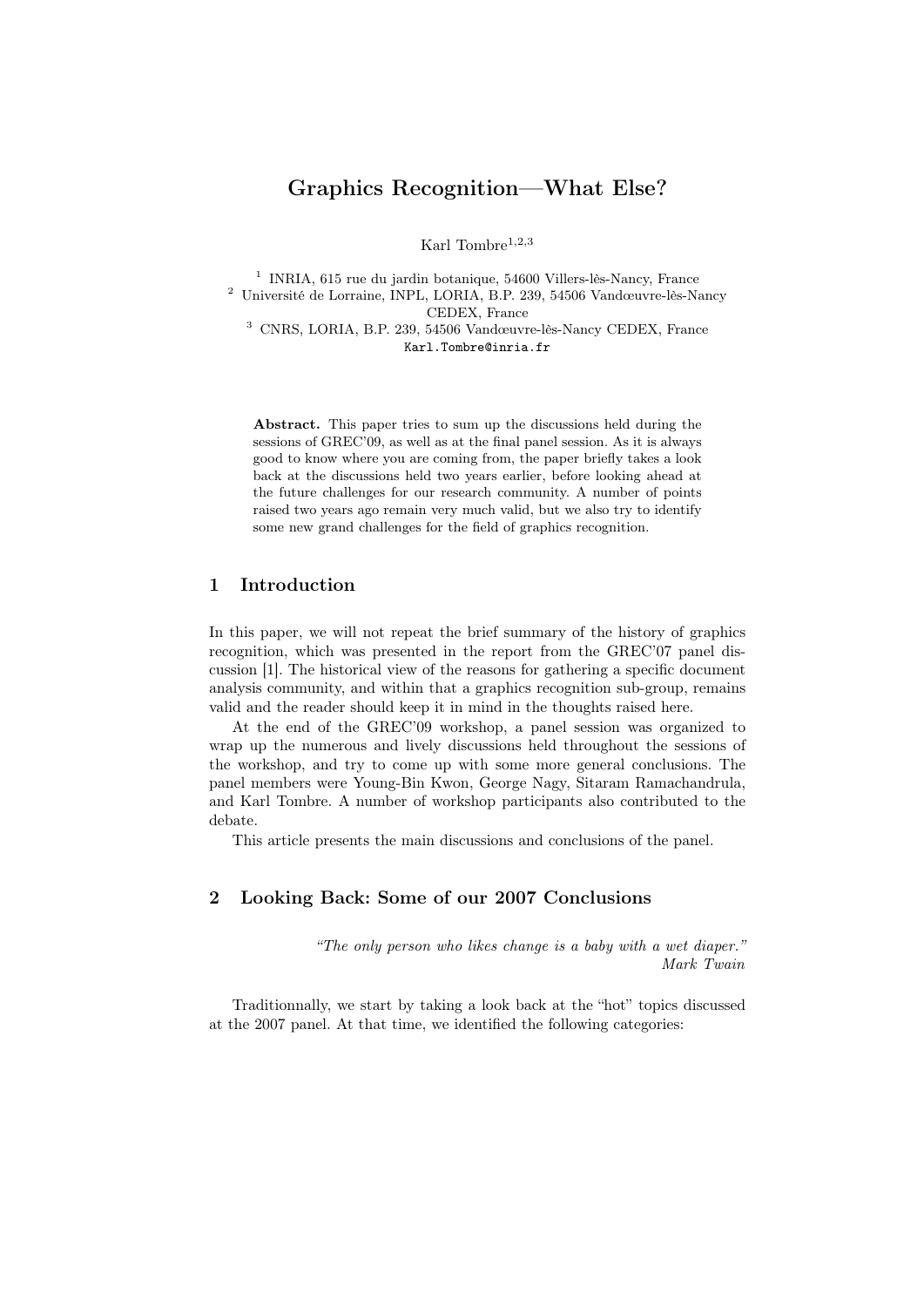#### 2.1 Features

It becomes increasingly difficult to answer the question: which features distinguish graphics recognition from general pattern recognition problems? This stems among other causes from the fact that we experience a deep convergence with the methods used in content-based image retrieval. The specificities of black-and-white images and of graphical information tend to become a detail in this broader context.

We pointed out that one interesting contribution would be to work on the characterization of various features for shape representation and recognition. In that sense, graphics recognition can be at the forefront of putting together largescale repositories of features, so as to avoid the recurring appearance of "new" features which are actually minor variations on old ideas.

#### 2.2 User Interaction

We pointed out that little work had been done, in the area of user interaction, on modeling the user, despite the fact that there are not many common features between a general, low-technicity user and a highly specialized technician, mastering the knowledge specific to a given application. This becomes a crucial problem when we produce applications aimed at the general public, but with complex user interaction which becomes accessible only after months of training.

#### 2.3 Large-Scale Applications

A lot of discussions addressed the specific challenges of building large-scale applications, i.e. scaling from an academic problem to a really useful system. It was felt that this was not only an engineering problem but a cultural question and one of scaling our approaches. The need for a true policy on software development firmly rooted in the scientific achievements and tested on large datasets becomes crucial; we have to include the composition with reusable sofware and stress the building of production-quality code.

We also agreed that graphics recognition was still looking for its "killer application". One idea put forward was that a general sketching interface could be the answer, or maybe a combined sketching/retrieval/recognition system, making it possible to navigate in documentation by sketching simple examples of what is being searched for. It was pointed out that the GREC community does not seem to be very interested in dealing with digital documents such as PDF documents or web graphics. This may stem from a lack of good opportunities, or be an illustration of Mark Twain's quote cited above...

#### 2.4 Performance Evaluation

We were disappointed by the low number of participants in our contests, even the more because this is an area where our community has often been showing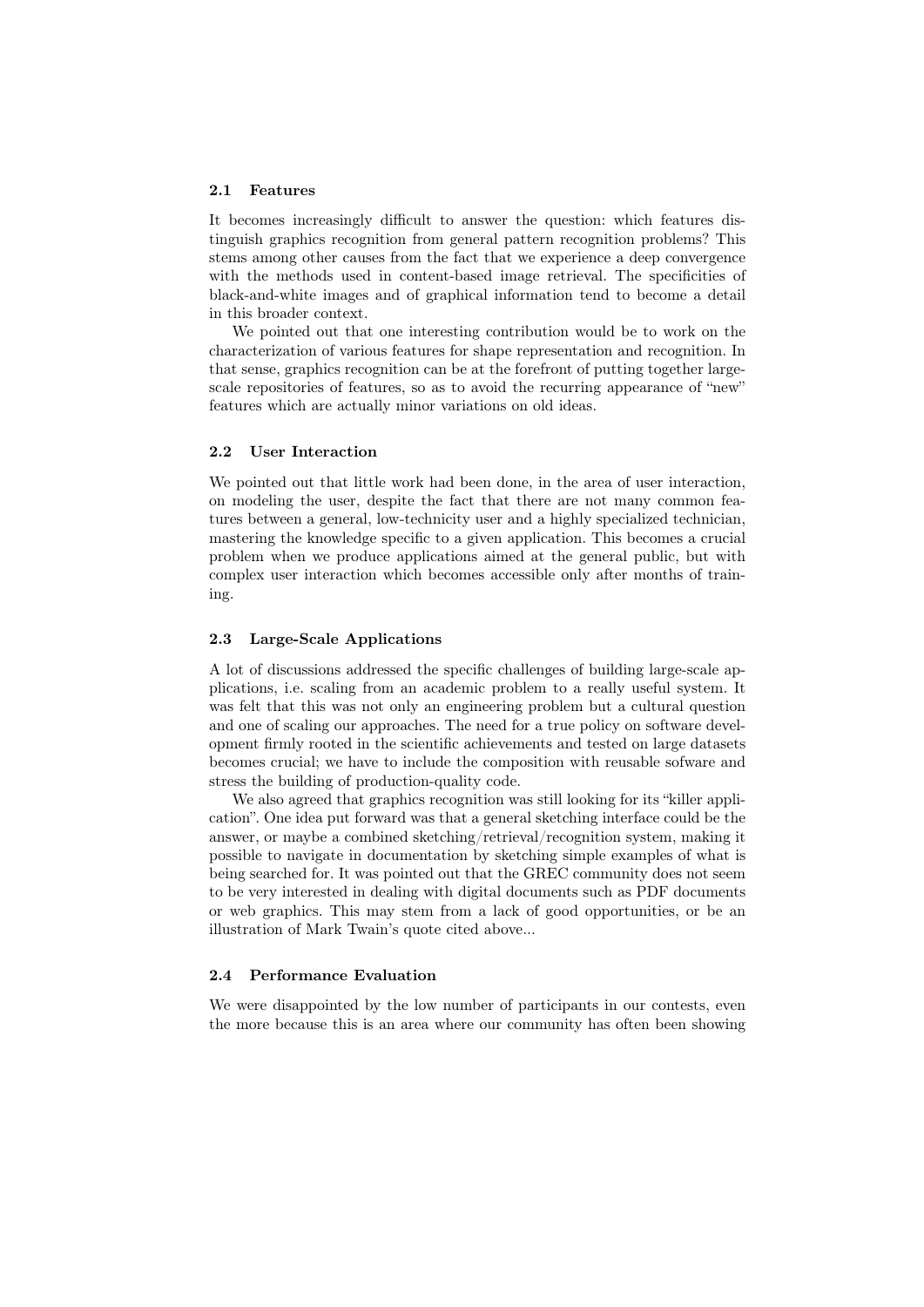the path to the image analysis community at large. We agreed that beyond the contests, we need to have open-source, robust benchmarking tools available online, with a sufficient amount of ground-truthed data. The question remains to know whether we have access to benchmarking data covering all our needs.

We suggested to make the methods available as web services, so as to be able to test the limits of new methods as soon as they are developed. Another idea vented two years ago was to announce in advance a grand challenge for the commmunity to work on.

# 3 Topics Discussed During the GREC'09 Workshop

"All progress is precarious, and the solution of one problem brings us face to face with another problem." Martin Luther King Jr.

The workshop was a good opportunity to explore the variety of topics addressed nowadays by the graphics recognition community. The format of the workshop, the fact that it (still) gathers a significative part of the research teams active in the area, makes it a good observatory for the state of the art.

#### 3.1 Technical / methodological aspects

**Segmentation** of graphics document is the historical theme of GREC, maybe also the only one for which you can be reasonably confident that you will see the most advanced results at GREC! We had several nice presentations at GREC'09; some of them dealt with *vectorization*, and especially the problem of robust arc detection, as well as specific ad hoc improvements, including domain knowledge, for various applications. Still, a very interesting question was raised during the workshop: why do we insist on vectorizing our raw data? Is it just something we have inherited from the "David Marr paradigm" or is it really necessary for the problems we have to deal with? Another question was whether it still makes sense to work mostly on binary images, whereas our raw data are often grey-level or color images.

Another typical segmentation topic of our community is *text-graphics sep*aration. We had several presentations dealing directly or indirectly with this question, including some nice applications such as the analysis of business cards on mobile phones. Somebody pointed out in a very interesting way that we improve our text-graphics separation methods because we have changed our focus: we now do text detection, not image segmentation!

Symbol recognition and spotting has also been a very active domain for many years already. Several papers addressed that area and questions asked included the way of dealing with complex symbols made of simpler symbols (we probably do not have robust approaches to that yet), the nature and the use of the available context (which is often difficult to capture), and the recurring search for genericity, which may be a kind of unreachable "Holy Grail" as it makes much more sense to build ad hoc systems for specific application areas.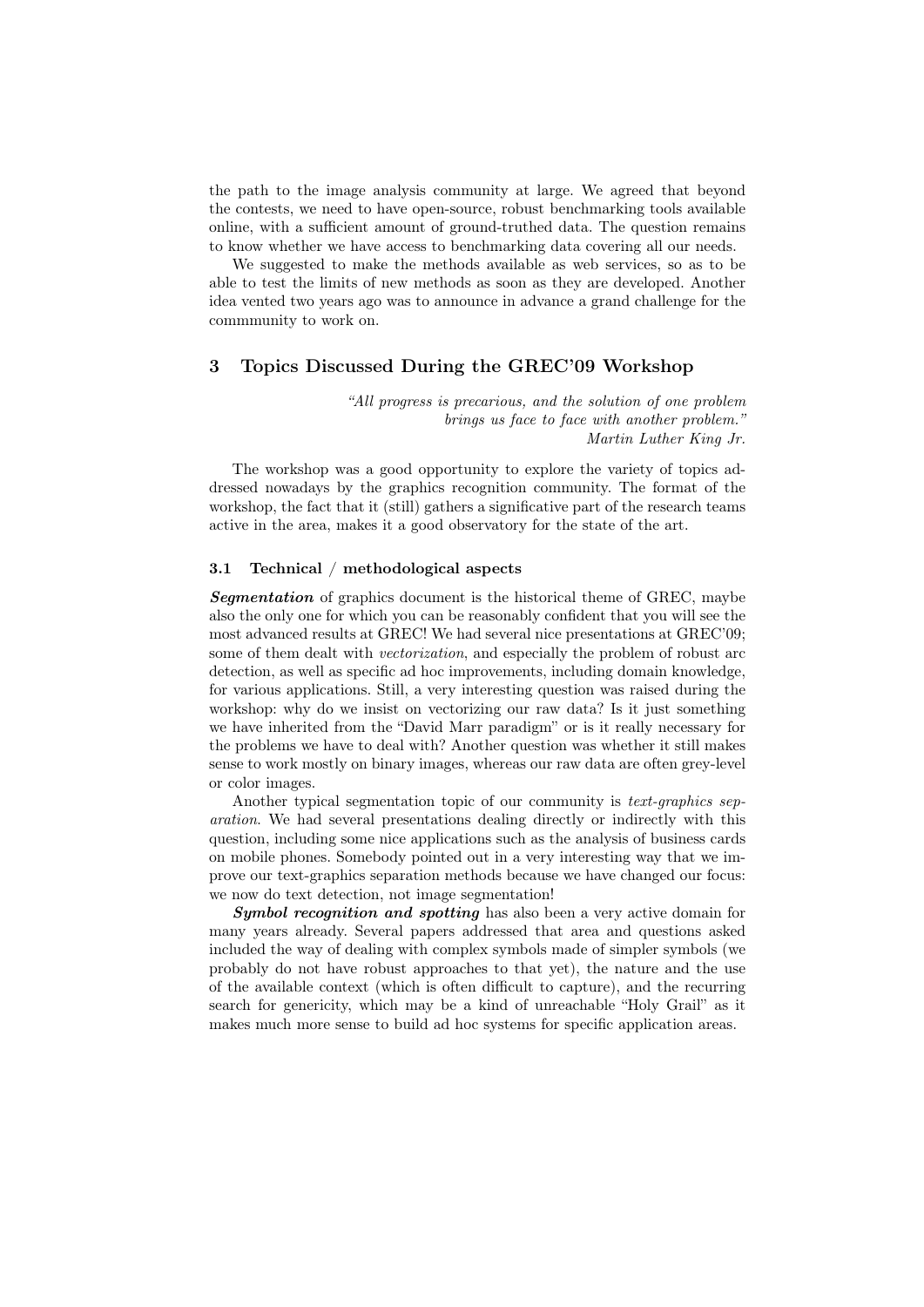Due to the very nature of the data we have to deal with, **structural pattern** recognition approaches are often a straightforward choice for many problems we deal with. This workshop was no exception and we saw a number of contributions using structural signatures, numeric signatures containing embedded graphs with the usual questions about graph edit distances, graph classification problems, adjacency grammars used in sketching applications, spatial relations represented in various ways. Using graphs necessarily leads to the general problems of graph matching, sub-graph matching, and the numerous embeddings and/or heuristics which aim at making these operations more efficient and applicable to large-scale problems. Note that these are not problems specific to graphics recognition.

It was pointed out that despite the known limitations of structural methods, they will remain useful for our problems for many reasons, including the structural and spatial nature of a lot of information we have to deal with, and the fact that we often do not have sufficient learning data to be able to perform statistical learning of our recognition methods.

Any recognition problem, be it solved by structural or statistical methods, has to deal with a representation of the shapes to be recognized through appropriate features. With respect to our 2007 conclusions, we must acknowledge that at GREC'09, we saw some very nice new results on features, signatures and descriptors used in graphics recognition problems. But the question pointed out two years ago remains very much valid, maybe even more so than two years ago: which features distinguish graphics recognition from general pattern recognition problems?

This question is also at the core of work on content-based indexing, where we have some exciting results on our graphics-specific problems, but no real specific methodology, compared to the large area of information indexing and spotting in image databases.

Finally, our community remains active in performance evaluation and contests, but we still have problems gathering participants, as pointed out two years ago. On the positive side, our GREC databases are used as reference in many papers. We still need to foster discussions about a broader policy of sharing data used in our publications.

#### 3.2 Applications

We had the opportunity to see a lot of applications during these workshop days. Here is an overview of the variety encountered:

- Engineering drawings, architectural drawings, etc. do not seem to attract a lot of interest these days.
- Specific diagrams or notations such as chemical diagrams or music notation were more present; maybe this is a trend to move to very specialized areas, far from the main trend where a lot of effort has already been done (including with manual labor).
- There is a lot of interest in historical archives, i.e. legacy documents, often drawn and/or written by hand, with the purpose of archival, indexing and retrieval tasks.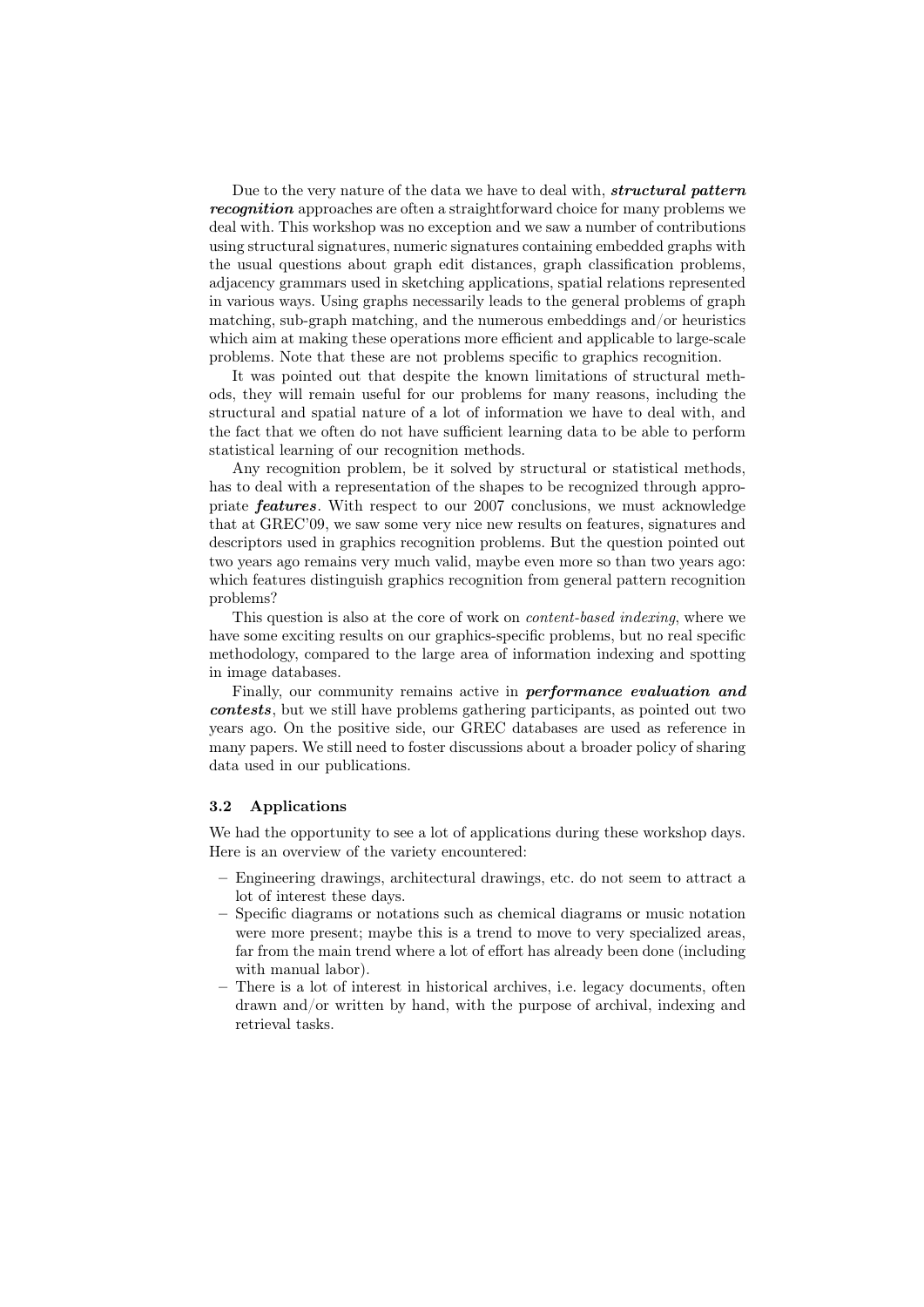- Ad hoc tasks such as identification and recognition of tables are addressed more easily than full-fledged, large-scale applications.
- The interest for sketching interfaces, already largely present two years ago, was confirmed at this workshop.

### 4 Some Hot Topics

"It's a long way to Tipperary, It's a long way to go. It's a long way to Tipperary, To the sweetest girl I know!" British music hall and marching song by Jack Judge

During the closing panel, we discussed several possible hot topics for the coming years.

A first item was the recurring wish for methods capable of efficiently combining structural and statistical methods. Of course, this is not specific to graphics recognition, but as said before, the very structural and spatial nature of the information we work with makes structural methods quite natural in the community. Their efficient integration into methods which also take full advantage of statistical learning and classification is certainly the right path to take.

As much as it was two years earlier, the need for the development of largescale applications remains a strong incentive. We need toolboxes of robust document image processing algorithms. We need to make code and test data available. But we often end up with the dilemma of the cost we are ready to pay, as academic researchers, in order to develop professional-quality code.

Questions were also raised about the usefulness of the contest model for performance evaluation. Wouldn't it be desirable to stabilize noise models and evaluation metrics, make test databases available, maybe even have a consortium in charge of maintaining them and delivering the service of performance evaluation throughout the year.

Historical documents seem to become a major issue, but this is not specific to GREC and we even wondered whether it was the right place to deal with the issues which had been presented. The problems to be solved go all the way from image processing for restoration purposes to large-scale indexing and retrieval, based on the right features and descriptors, computed both from images, graphics and text.

## 5 Food for Thought

Will the last person to leave graphics recognition please turn off the lights?

Let us conclude this report by mentioning some broader questions which were discussed at the panel: